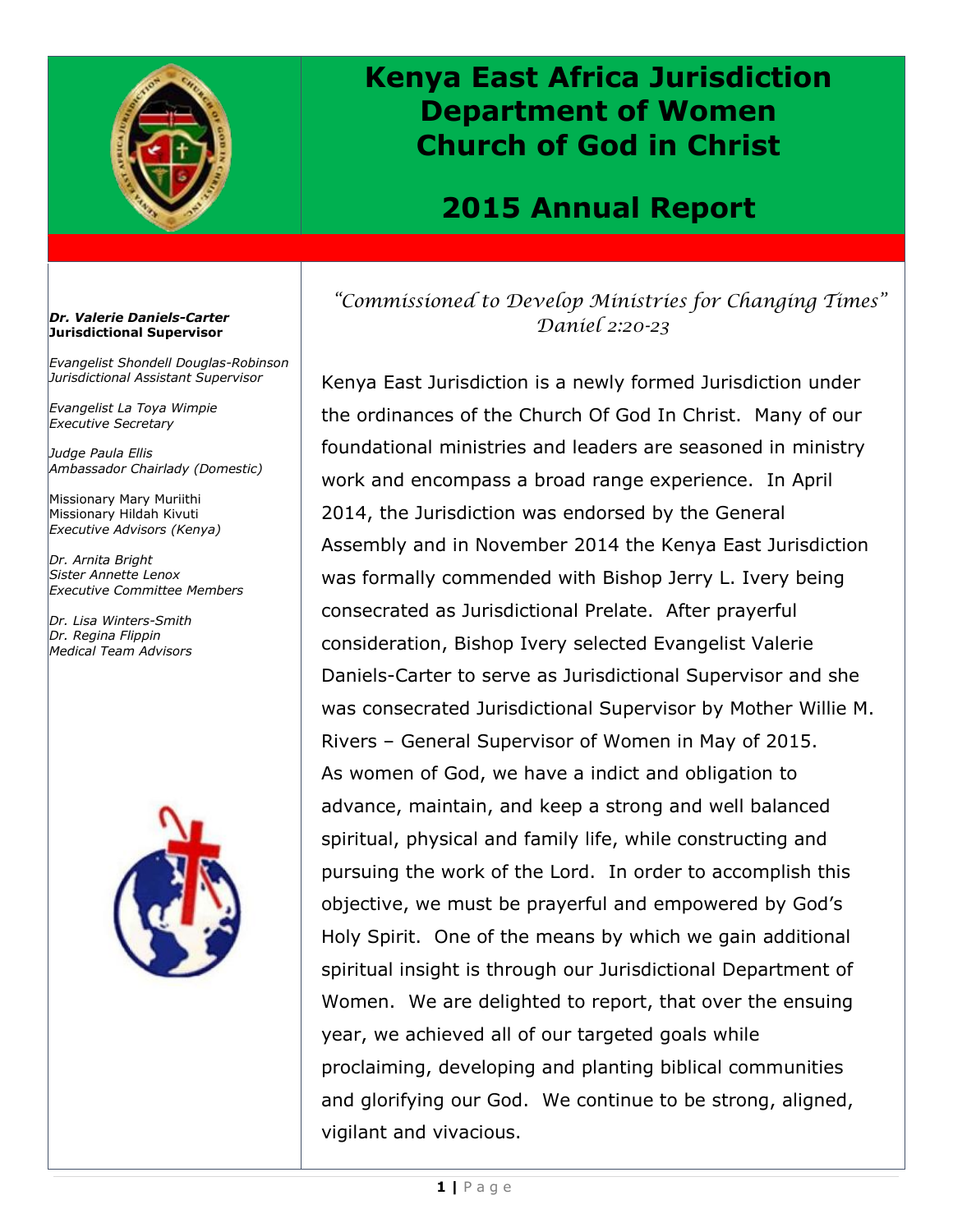# **2015 Achievements Kenya East Africa Department of Women**

- ◆ Planned and coordinated the Inaugural Banguet for Bishop Jerry L. Ivery.
- Planned and coordinated the Celebrated Service of Installation and Inaugural Banquet of Supervisor Valerie Daniels-Carter.
- ❖ Appointed Department of Women Executive Staff.
- Celebrated the licensing of Jurisdictional Assistant Supervisor Douglas-Robinson.
- ◆ Opened treasury bank account for department.
- $\div$  Provide monthly financial support to Jurisdiction of \$550.00 to assist with orphanage expenses.
- Designed and coordinated the Jurisdictional Website: http://cogickenya.org
- Traveled to Kenya in August with a delegation of 14 individuals committed to assessing the sundry needs of that area.
- Held our first organizational women's meeting in Kenya and spoke at a women empowerment session with over 300 women in attendance.
- Meet with the wife of the Vice-President of Kenya and her cabinet to discuss empowering women in Africa.
- ◆ Hosted our first annual Safari.
- Hosted our first annual Medical Camp Day at Cornerstone Church Of God In Christ in Nairobi, Kenya.
- Purchased thousands of dollars of building supplies/equipment to secure orphanage habitation. This consisted of rebuilding walls, roofing and floors; installing windows and providing plumbing and materials for the girl's bathroom.
- Purchased new mattresses, bedding and bed frames for Joy Valley Orphanage.
- Financially seeded into the bakery business of Pastor Muiithi.
- ❖ Purchased a van to assist in ministry and various transportation needs.
- Purchased all medication for Medical Camp Event and distributed over 2,200 pairs of prescription eye glasses.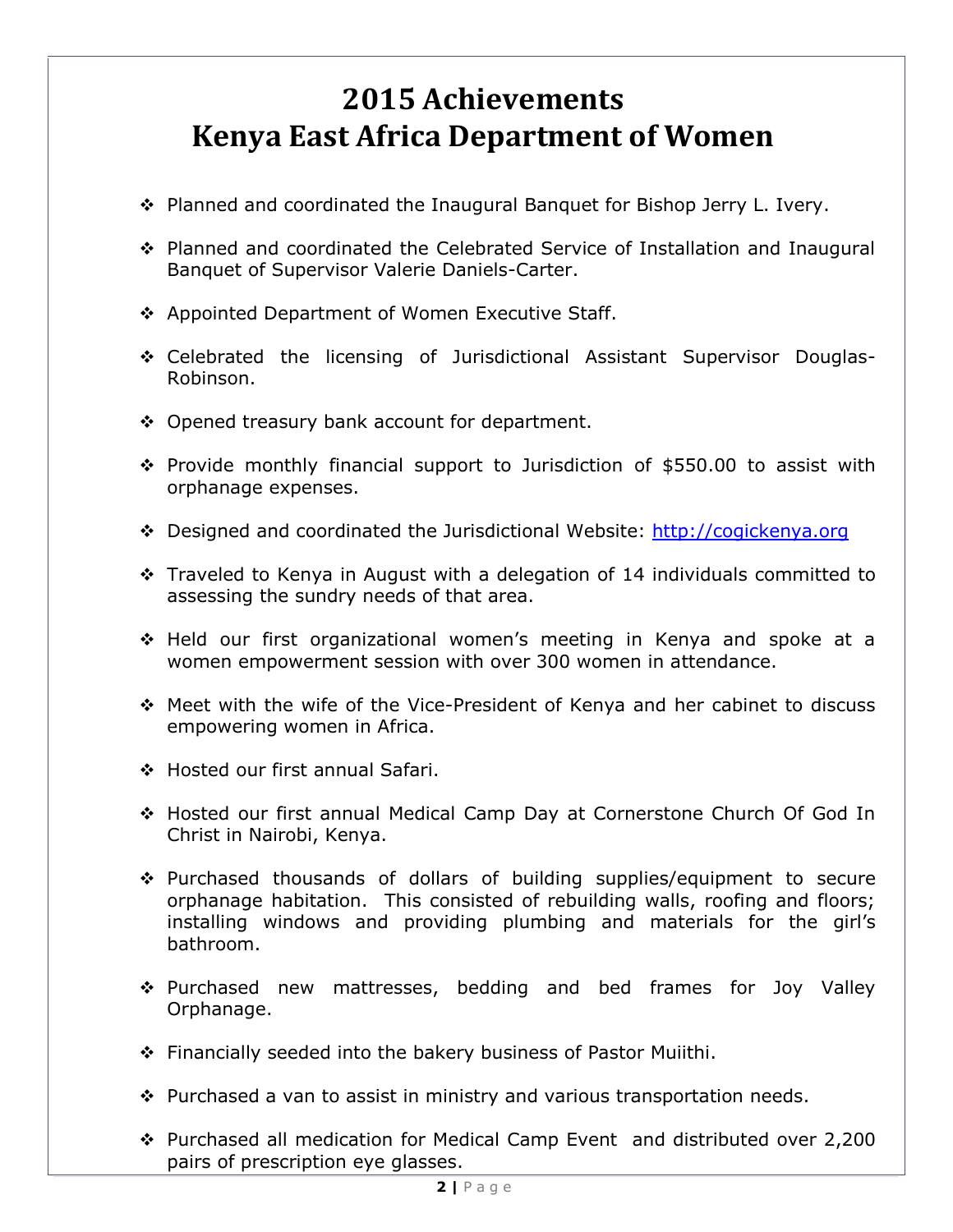- Financially allocated funding for Thanksgiving meals for orphanages.
- Financially allocated funding for Christmas meals and gifts for orphanages.
- Financially allocated funding for additional medical attention for children of Joy Valley.
- Submitted an Official Mission Report to General Supervisor, Mother Willie Mae Rivers.
- Financially sponsored Christmas dinner for seniors and widows in Kenya.
- Designed a Training and Developmental Certification Workbook for Evangelist, Deaconess and Aspiring Missionaries who represent the Church Of God in Christ – Kenya East Africa.
- Established (3) Foundational Pillars by which we will equip individuals for selfsufficiency.
- Presented congratulatory gift for the marriage of Jurisdictional Prelate, Bishop Jerry Ivery.
- Hosted Kenya East Africa Department of Women 5K Walk-A-Thon in St. Louis, MO. during the 108th Holy Convocation.
- Developed and Funded Self-Sufficiency Project and funded 5 women in chicken farming business.
- Stored donated computer and IT equipment.

This year afforded us the opportunity to rejoice and work towards developing platforms for excellence in women's ministry; by visiting Kenya East Africa and assessing the immediate needs. We purchased beds, mattresses, toilets, a new roof and other building material to provide habitable conditions for the orphans. The children now have clean water and facilities that are improved. In addition, a transportation vehicle was purchased for the Department of Women Executive Advisor in Kenya, Pastor Mary Muriithi to continue rescues of homeless children to orphanages. We also hosted a medical camp day, purchased all needed medications and supplies, and served over 500 children and adults. The donations of 2,200 eye glasses were distributed to families after their eye examinations.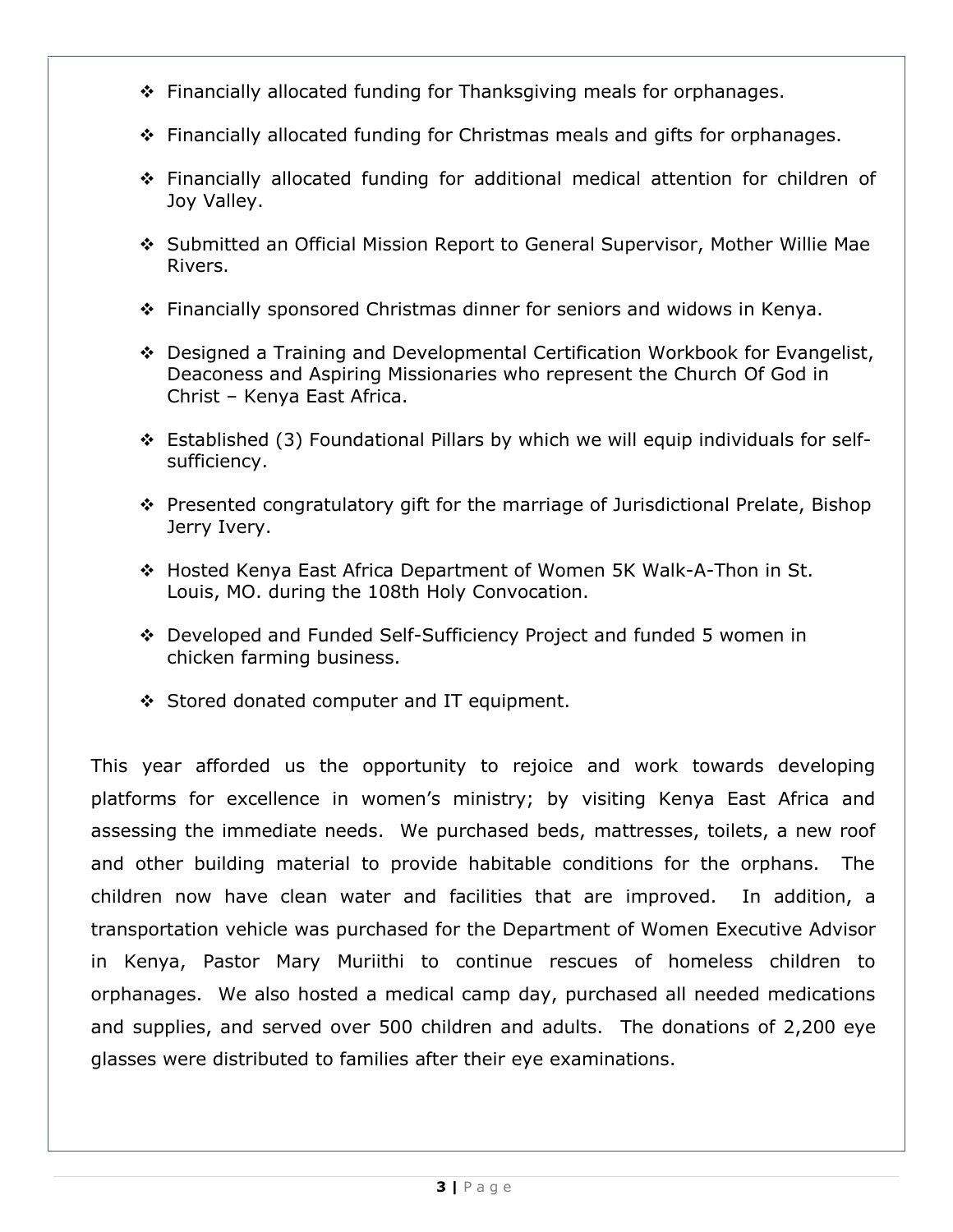The department created a Training and Developmental Certification Pamphlet for Evangelist, Deaconess, and Aspiring Missionaries in Kenya East Africa. This booklet is an outline intended to ensure consistency for women who currently engage in ministry within the Department of Women, as well as a training tool for women desiring to become jurisdictionally certified. Supervisor Carter held a special Department of Women Meeting during our August visit, and each woman in attendance received this pamphlet.

The overall August mission trip encouraged us to delineate a subset of distinctive and pivotal objectives in order to fulfill our God given mandate. These are the pillars upon which Kenya East Africa Department of Women will continue to build and equip individuals for self-sufficiency:

- Foundational Pillar  $#1$  Education and Training
- Foundational Pillar #2 Ministry Initiatives and Evangelism
- Foundational Pillar #3 Medical Assistance and Nutrition

The department established a self-sufficiency project by funding 15 chicken farms. We purchased 250 chickens, food and medicine per farmer. Chickens are raised for 6 to 7 weeks and then sold at the market place. Proceeds are then shared allowing the farmer to reinvest, earn a wage and a final allocation to the department. At the point at which the farmer has completed their repayment we request that they assist another female to establish her business while growing their business which affords self-sufficiency for the people of Kenya East Africa. After full a rotation is completed, this same process will be utilized as we expand this Jurisdictional ministry funding, mission.

The Department of Women Walk-a-Thon was held during the 108th Holy Convocation in St. Louis, MO and it was a great success. All net proceeds from the walk aid the KEADW in our ongoing initiatives. Our Jurisdictional Prelate lead individuals from across the U.S. as they with a giving heart registered and walked the 5K miles in support of our Jurisdiction. We are thankful to our sponsors. Because of their support we exceeded our goal.